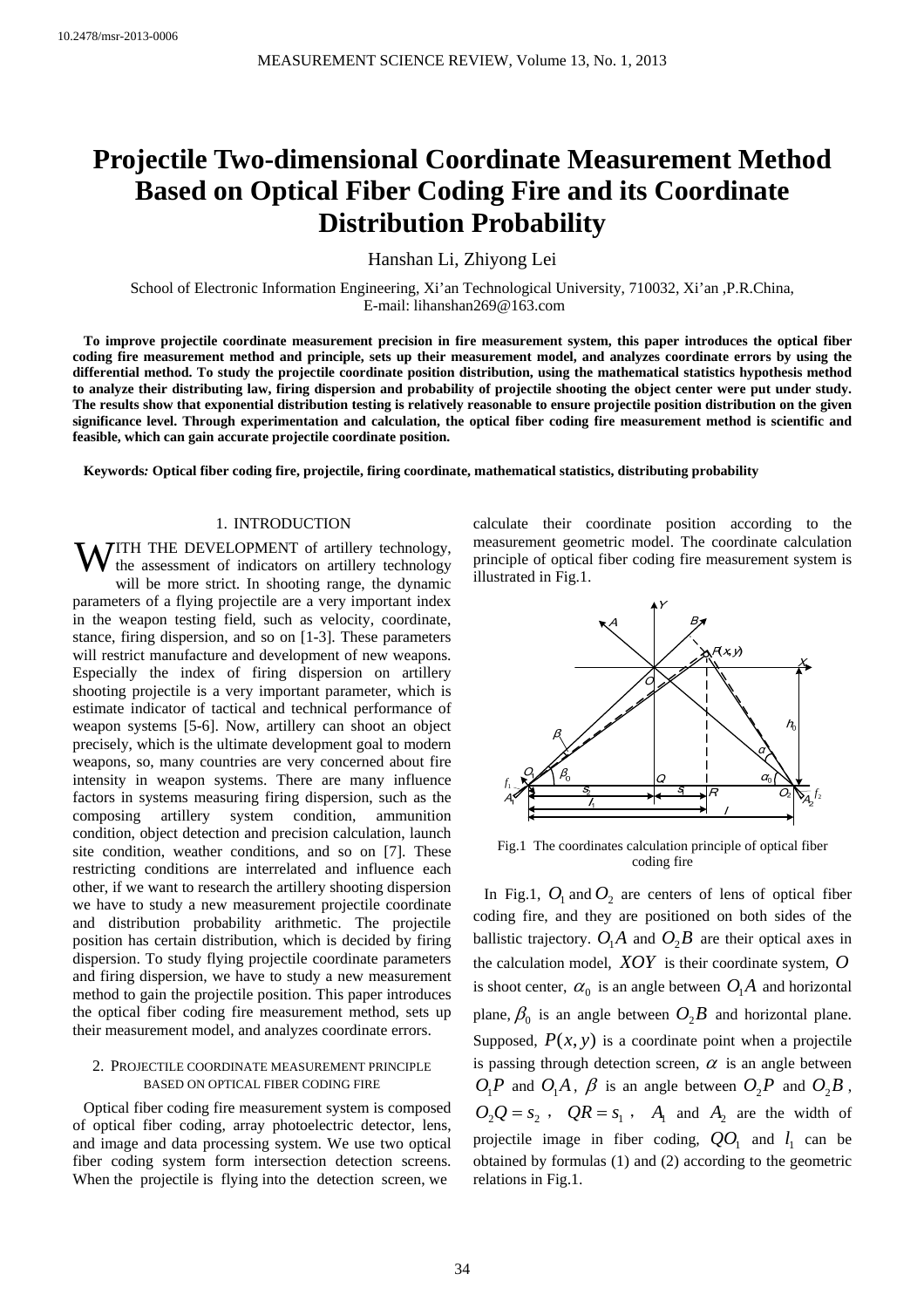$$
QO_1 = \frac{s_1 + s_2}{1 + \tan(\alpha_0 + \alpha) / \tan(\beta_0 - \beta)}
$$
 (1)

$$
l_1 = s_1 + s_2 \tag{2}
$$

According to Fig.1, assuming that  $f_1 = f_2 = f$ , projectile position coordination  $P(x, y)$  can be calculated by formulas (3) and (4).

$$
x = \frac{l \times \tan\left[\beta_0 - \arctan(\frac{A_2}{f})\right]}{\tan\left[\beta_0 - \arctan(\frac{A_2}{f})\right] + \tan\left[\alpha_0 - \arctan(\frac{A_1}{f})\right]} - s_2 \dots
$$
\n(3)

$$
y = \frac{l \times \tan\left[\beta_0 - \arctan\left(\frac{A_2}{f}\right)\right] \times \tan\left[\alpha_0 - \arctan\left(\frac{A_1}{f}\right)\right]}{\tan\left[\beta_0 - \arctan\left(\frac{A_2}{f}\right)\right] + \tan\left[\alpha_0 - \arctan\left(\frac{A_1}{f}\right)\right]} - h_0 \tag{4}
$$

Here,  $h_0$  is the height of points O to  $O_1O_2$ .

# 3. THE ARITHMETIC PROJECTILE POSITION DISTRIBUTION PROBABILITY

Based on the measurement data of the optical fiber coding fire measurement system, we use mathematical statistics hypothesis testing to analyze its position distribution probability.

We gained *n* projectile coordinate data, such as  $(x_1, y_1)$ ,  $(x_2, y_2),..., (x_n, y_n)$ . To discuss the projectile position distribution law, fire dispersion and probability of the projectile shooting the object center under the conditional probability density function  $\varphi(x | y)$ , we use normal distribution hypothesis testing, exponential distribution hypothesis testing, and *Rayleigh* distribution hypothesis testing to analyze and ensure a reasonable hypothesis testing. According to (5), we can calculate *y* direction coordinate average value *y* , and then, the conditional probability density of  $\varphi(x | y)$  can be calculated under *n* sample data, their statistical order is  $x(i)(i = 1,...,n)$  [8-9]. Based on the statistical order and function  $\varphi(x | y)$ , we can calculate the projectile position distribution law.

$$
\overline{y} = \frac{1}{n} \sum y_i
$$
 (5)

In shooting range, we gain two team data *A* and *B* , *A* order statistical values  $x_{1i}$  are -1.35, -1.08, -1.02, -0.37, -0.22, -0.18, -0.15, 0.23, 0.52, 0.68, 0.87, the average value is  $y_1$ . *B* order statistical values  $x_2$ , are -1.67, -1.33,

-1.18, -1.05, 0.08, 0.15, 0.28, 0.53, 1.06, 1.23, 1.42, their average value is  $y_2$ .

# *A. Normal distribution testing*

The projectile position distribution law  $\varphi(x|y)$  is perceived as normal distribution [10]. Its function can be expressed by equation (6).

$$
\varphi(x \mid y) = \frac{1}{\sqrt{2\pi}} e^{-(x-\mu)^2/2\sigma^2}
$$
 (6)

Here, *y* is average value. The testing statistic of  $W$  is

$$
W = \left[\sum_{i=1}^{n/2} a_i [x(n-i+1) - x(i)]\right]^2 / \left[\sum_{i=1}^{n} [x(i) - x]\right]
$$
 (7)

In (7),  $a_i$  ( $1 \le i \le [n/2]$ ) can be found in Table 1. When sample number *n* is equal to 11, the value of *a* is given in Table 2.

Table 1. The value of *a*

| $\boldsymbol{u}_1$ | u٨<br>- | $\mathbf{u}$ | u      | u -    |
|--------------------|---------|--------------|--------|--------|
| 0.560              | 0.3315  | 0.2260       | 0.1429 | 0.0695 |

Table 2. The value of  $W_a(11)$ 

| a   | $W_a(11)$ |
|-----|-----------|
| 1%  | 0.792     |
| 5%  | 0.850     |
| 10% | 0.876     |

If the normal distribution assumption is set up, the distribution of *W* is only related to the sample's capacity *n* . Given that the significance level  $a$  is known, assumption is refused when  $W \leq W_a(n)$ .  $W_a(n)$  is shown in Table 2. The value of  $W$  can be calculated by  $(7)$ , based on two team data *A* and *B*, and the calculation principle,  $W_{A}$  is 0.835,  $W_{B}$ is 0.821. According to Table 2, assumption is refused when  $a \ge 5\%$ , because  $W_A$  and  $W_B$  are less than 0.850, and it meets the condition  $W \leq W_n(n)$ . So, the position distribution law of projectile cannot be seen as normal distribution.

# *B. Rayleigh distribution testing*

The projectile position distribution law  $\varphi(x|y)$  is presumed as *Rayleigh* distribution, it can be expressed by equation (8).

$$
\varphi(x \mid \overline{y}) = \frac{b - x}{a^2} e^{-(b - x)^2 / 2a^2} \quad x < b \tag{8}
$$

When  $x \geq b$ ,  $\varphi(x | y) = 0$ .

Make the transformation  $y = -(b - x)^2$ .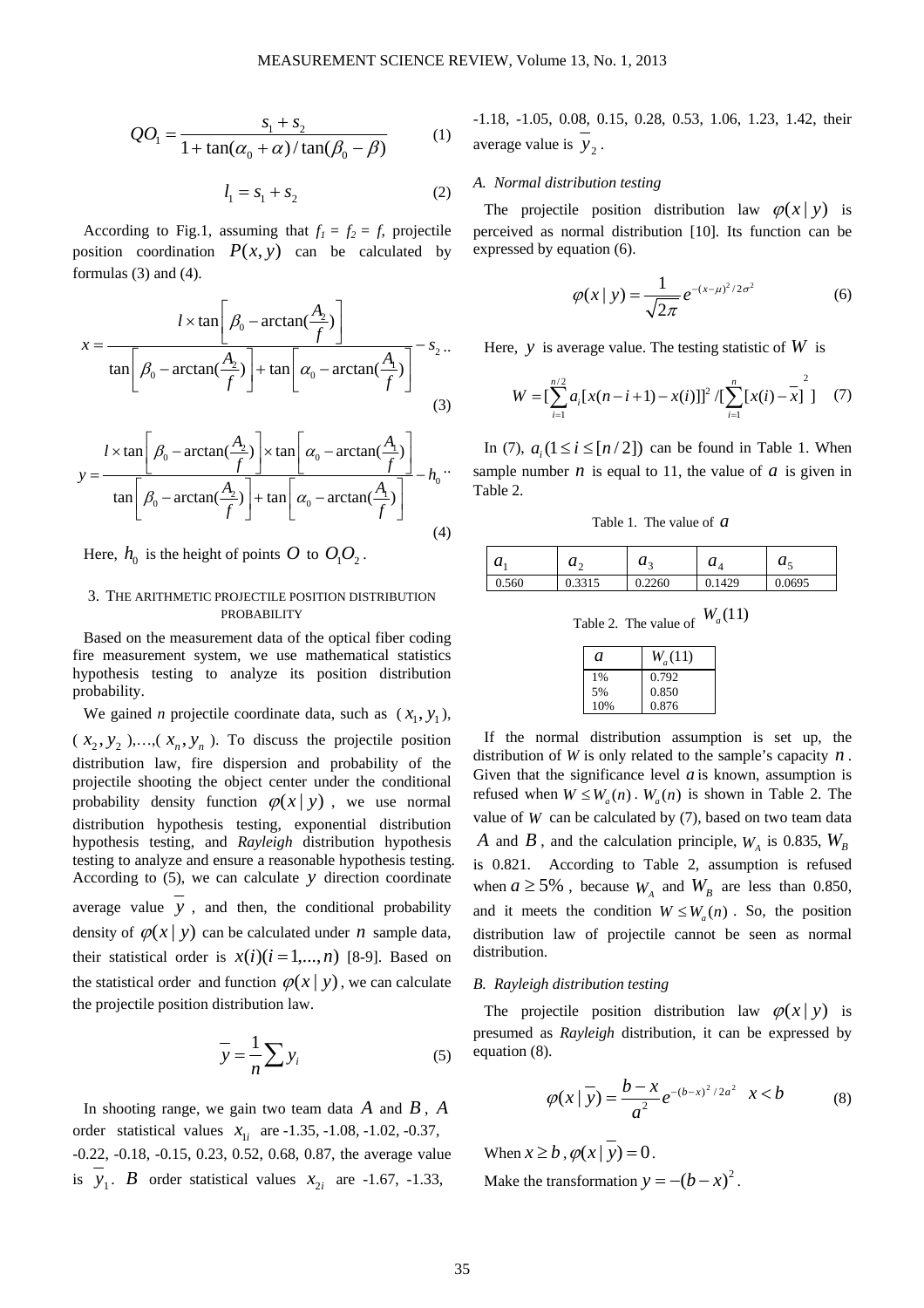According to the statistical nature of maximum order statistic  $x(n)$  and moment estimation of parameter  $a$ , unbiased estimation  $b$  is calculated by equation (9), [11].

$$
\hat{b} = [\sqrt{n}x(n) - \bar{x}]/(\sqrt{n} - 1)
$$
 (9)

New order statistics and observations can be obtained by making the transformation  $y(i) = -(3.208 - x)^2$ .

The testing statistic is expressed as follows:

$$
x^{2} = -2\sum_{k=2}^{n-1} \ln(S_{k} / S_{1})
$$
 (10)

Here,  $S_k$  and  $T_i$  can be gained by equations (11) and (12).

$$
S_k = \sum_{i=k}^{n-1} T_i (k = 1, \cdots, n-1)
$$
 (11)

$$
T_i = i\big[ x(i+1) - x(i) \big] \quad (i = 1, \cdots, n-1) \tag{12}
$$

If the *Rayleigh* distribution assumption is set up,  $x^2$ distribution's freedom is  $2(n-1)$ , given the significance level *a* is known. When  $x^2 > x^2_{a/2}[2(n-1)]$  or  $x^2 < x^2_{1-(a/2)}[2(n-1)]$ , assumption is refused.  $\chi^2$ (18) and  $\chi^2$ (20) can be found in Table 3.

Table 3. The value of  $x^2(18)$  and  $x^2(20)$ 

| a     | $\chi^2(18)$ | $\chi^2(20)$ |
|-------|--------------|--------------|
| 0.900 | 10.86        | 12.44        |
| 0.800 | 12.86        | 14.58        |
| 0.750 | 13.68        | 15.45        |
| 0.600 | 15.89        | 17.81        |
| 0.500 | 17.34        | 19.34        |
| 0.400 | 18.87        | 20.95        |
| 0.250 | 21.60        | 23.83        |
| 0.200 | 22.76        | 25.04        |
| 0.100 | 25.99        | 28.41        |

Based on two team data  $\vec{A}$  and  $\vec{B}$ , the value of  $x^2$  can be calculated,  $x_A^2$  equals to 24.12,  $x_B^2$  equals to 25.92. According to  $\chi^2(n)$  distribution theory and Table 3,  $n = 11$ , when  $a > 0.2$ , assumption of *Rayleigh* distribution is refused. So the projectile position distribution law cannot be seen as *Rayleigh* distribution.

#### *C. Exponential distribution testing*

The position distribution law of center of seals deviating from optical axis  $\varphi(x|y)$  is presumed as exponential distribution [12-13]. Its function can be expressed by equation (13).

$$
\varphi(x \mid y) = \begin{cases} \frac{1}{a} e^{-[(b-x)/a]} & x < b \\ 0 & x \ge b \end{cases} \tag{13}
$$

The testing statistics is expressed:

$$
x^{2} = -2\sum_{k=2}^{n-1} \ln(S_{k} / S_{1})
$$
 (14)

In (14),

$$
S_k = \sum_{i=k}^{n-1} T_i \qquad (k=1,...,n-1)
$$
  
\n
$$
T_i = i[x(i+1) - x(i)] \qquad (i=1,...,n-1)
$$

If the exponential distribution assumption is set up, the freedom of  $x^2$  distribution is  $2(n-2)$ . Given the significance level  $a$  is known, assumption is refused when  $x^2 > x^2_{a/2}[2(n-2)]$  or  $x^2 < x^2_{1-(a/2)}[2(n-2)]$ . The value of  $x^2$  can be calculated,  $x_A^2$  is 17.23,  $x_B^2$  is 16.36, According to  $\chi^2(n)$  distribution theory and Table 3,  $n=11$ , we can see that even if *a* is more than 0.6, the assumption can be accepted. So, the projectile burst position distribution law can be seen as exponential distribution.

According to the above analysis, we can use exponential distribution to calculate projectile position distribution probability.

#### *D. Projectile shooting object center probability analysis*

In the optical fiber coding fire measurement system, the position of the projectile's hitting object offset is the main parameter, it affects the projectile object damage efficiency. In shooting aim, the center of object is the artillery aim point, this point is named as shooting area. Suppose point *O* is center of shooting coordinate in Fig.1, the side length of shooting area is  $l_x$  in *x* direction, the side width is  $l_y$  in *y* direction, so the shooting area can be decided by  $l_x \times l_y$ .

Supposed,  $\Phi(y)$  is density function, it can be expressed by equation (15).

$$
\Phi(y) = 2 \int_0^y e^{-t^2/2} / \sqrt{2\pi} dt
$$
 (15)

If  $P(x, y)$  is the aim point when shooting a gun,  $(E_{\overline{x}}, E_{\overline{y}})$ 

is initialization firing accuracy, the firing dispersion is  $(E_x, E_y)$ , and then the probability of first projectile hit can be calculated by equation (16), [14].

$$
p = \frac{1}{4} \{ \Phi[(x + l_x)/E_x] - \Phi[(x - l_x)/E_x] \}
$$
  
× {  $\Phi[(y + l_y)/E_y] - \Phi[(y - l_y)/E_y] \}$  (16)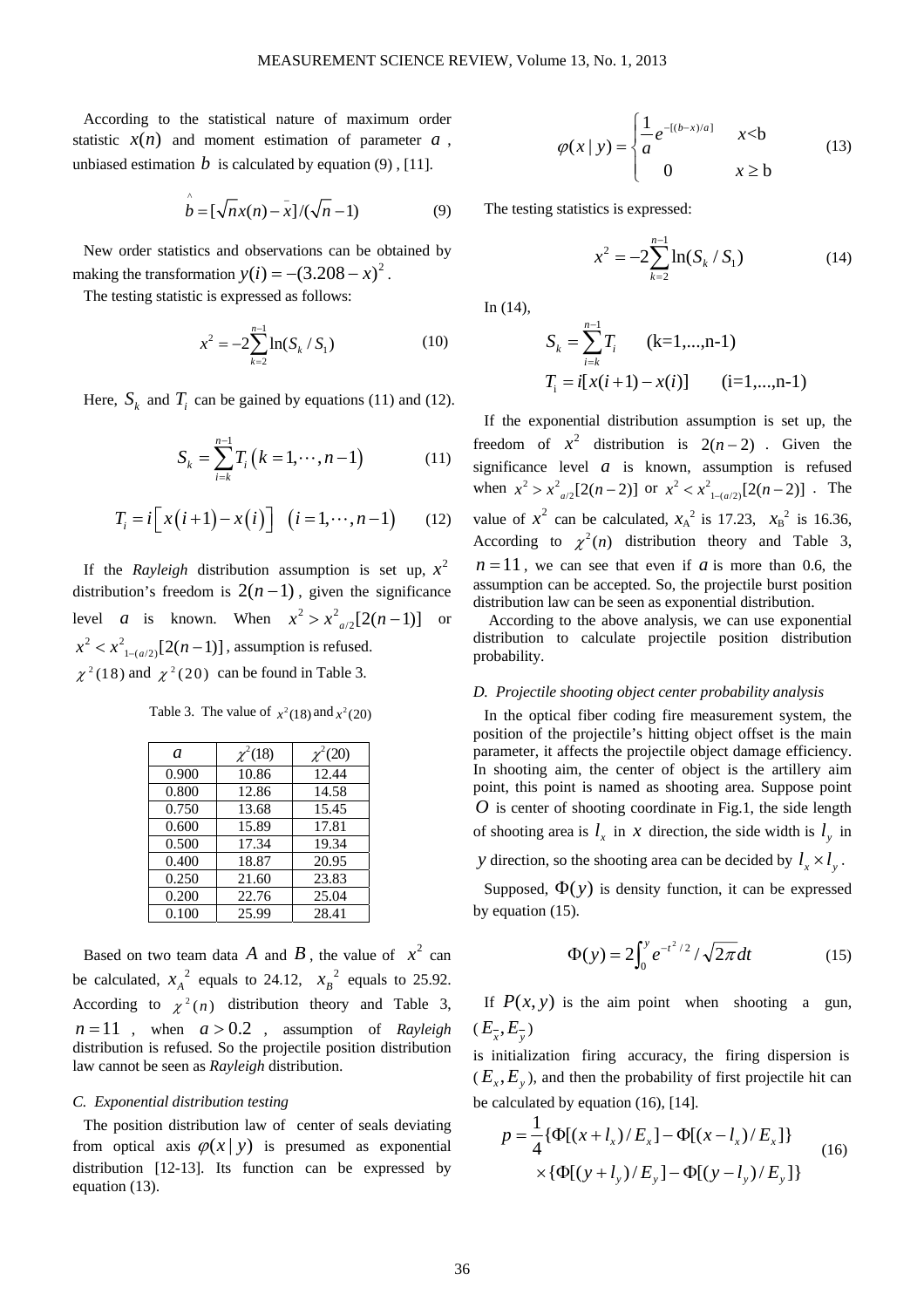In (16), the relation of  $(E_{\overline{x}}, E_{\overline{y}})$ ,  $(E_x, E_y)$  and  $E_X$ ,  $E_Y$  can be denoted by equation (17).

$$
\begin{cases}\nE_x^2 = E_x^2 + E_x^2 \\
E_y^2 = E_y^2 + E_y^2\n\end{cases}
$$
\n(17)

Based on the above theory, we can calculate the projectile shooting object center offset probability.

#### 4. PROJECTILE COORDINATE ERROR ANALYSIS

If we ignore  $s_2$  and  $h_0$  influence according to (3) and (4), we can use the differential method to analyze their error. Their differential expression can be calculated by equation (18) and (19).

$$
dx = \frac{\partial x}{\partial l} dl + \frac{\partial x}{\partial \alpha_0} d\alpha_0 + \frac{\partial x}{\partial \beta_0} d\beta_0 + \frac{\partial x}{\partial A_1} dA_1
$$
  
+ 
$$
\frac{\partial x}{\partial f} df + \frac{\partial x}{\partial A_2} dA_2
$$
 (18)

$$
dy = \frac{\partial y}{\partial l} dl + \frac{\partial y}{\partial \alpha_0} d\alpha_0 + \frac{\partial y}{\partial \beta_0} d\beta_0 + \frac{\partial y}{\partial A_1} dA_1
$$
  
+  $\frac{\partial y}{\partial f} df + \frac{\partial y}{\partial A_2} dA_2$  (19)

If the shooting area is about  $10 \text{ m} \times 10 \text{ m}$ ,  $h_0 = 2 \text{ m}, s_2 = 16 \text{ m}, d\alpha = d\beta = 0.0002 \text{ rad}, \text{ dl} = 0.5 \text{ mm}$ the number of single optical fiber image systems is 4096, the size of every optical fiber is 0.01mm, the focus of lens is 50mm,  $df = 0.02$  mm. According to the differential expression, we can estimate their errors using *Matlab*, the distributing curve of  $\left| dx \right|$  and  $\left| dy \right|$  is shown in Fig.2 and Fig.3, the result shows the highest error of  $\left|dx\right|$  and  $\left|dy\right|$ , which are about 12 mm and 25 mm, respectively.



Fig.2. The distributing curve of |*dx*|



Fig.3. The distributing curve of |*dy*|

#### 5. EXPERIMENT AND ANALYSIS

Based on the above principle and analysis, we use the four-screen measurement system and optical fiber coding fire measurement system to measure the same projectile coordinate. The four-screen measurement system uses four screens across to form the measurement area. Table 4 and Table 5 are the measurement data obtained by the fourscreen measurement system and optical fiber coding fire measurement system.

Table 4. The measurement coordinate data on optical fiber coding fire measurement system

| No.            | х       |         | $x_p$   | $y_p$   | $\Delta x$ | $\Delta y$ |
|----------------|---------|---------|---------|---------|------------|------------|
|                | $-1267$ | $-2108$ | $-1270$ | $-2115$ | 3          |            |
| $\overline{c}$ | $-1342$ | $-2004$ | $-1345$ | $-2013$ | 3          | 9          |
| 3              | $-2087$ | $-1785$ | $-2094$ | $-1792$ |            |            |
| $\overline{4}$ | $-1762$ | $-1293$ | $-1770$ | $-1285$ | 8          | -8         |
| 5              | $-1908$ | $-2507$ | $-1918$ | $-2515$ | 10         | 8          |
| 6              | $-2004$ | $-1098$ | $-1997$ | $-1103$ | $-7$       | 5          |
|                | $-1855$ | $-2036$ | $-1862$ | $-2045$ |            | 9          |

Table 5. The measurement coordinate data on four-screen measurement system

| No.             | $x_{\scriptscriptstyle{w}}^{}$ | $y_w$   | $x_p$   | $y_p$   | $\Delta\!x_{_{\!\scriptscriptstyle W}}$ | $\Delta y_w$ |
|-----------------|--------------------------------|---------|---------|---------|-----------------------------------------|--------------|
|                 | $-1289$                        | $-2127$ | $-1270$ | $-2115$ | $-19$                                   | $-12$        |
| 2               | $-1366$                        | $-2030$ | $-1345$ | $-2013$ | $-21$                                   | $-17$        |
| 3               | $-2085$                        | $-1782$ | $-2094$ | $-1792$ | 9                                       | 10           |
| $\overline{4}$  | $-1783$                        | $-1297$ | $-1770$ | $-1285$ | $-13$                                   | $-12$        |
| 5               | $-1933$                        | $-2530$ | $-1918$ | $-2515$ | $-15$                                   | $-15$        |
| 6               | $-2008$                        | $-1126$ | $-1997$ | $-1103$ | $-11$                                   | $-23$        |
| $7\phantom{.0}$ | $-1876$                        | $-2055$ | $-1862$ | $-2045$ | $-14$                                   | $-10$        |

Here, the coordinates of the four-screen measurement system method are  $x_w$  and  $y_w$ ,  $\Delta x_w$  and  $\Delta y_w$  are their errors. The coordinates of the optical fiber coding fire measurement system are *x* and *y*,  $\Delta x$  and  $\Delta y$  are their errors.  $x_p$  and  $y_p$  are the coordinates where a flying projectile drills through a board, which we can read  $x_p$  and  $y<sub>n</sub>$  directly on the board by tapeline, measurement data units are millimeter in both cases, in optical fiber coding fire measurement system,  $l = 24$  m,  $h_0 = 5$  m,  $\alpha = \beta = 45^\circ$ .